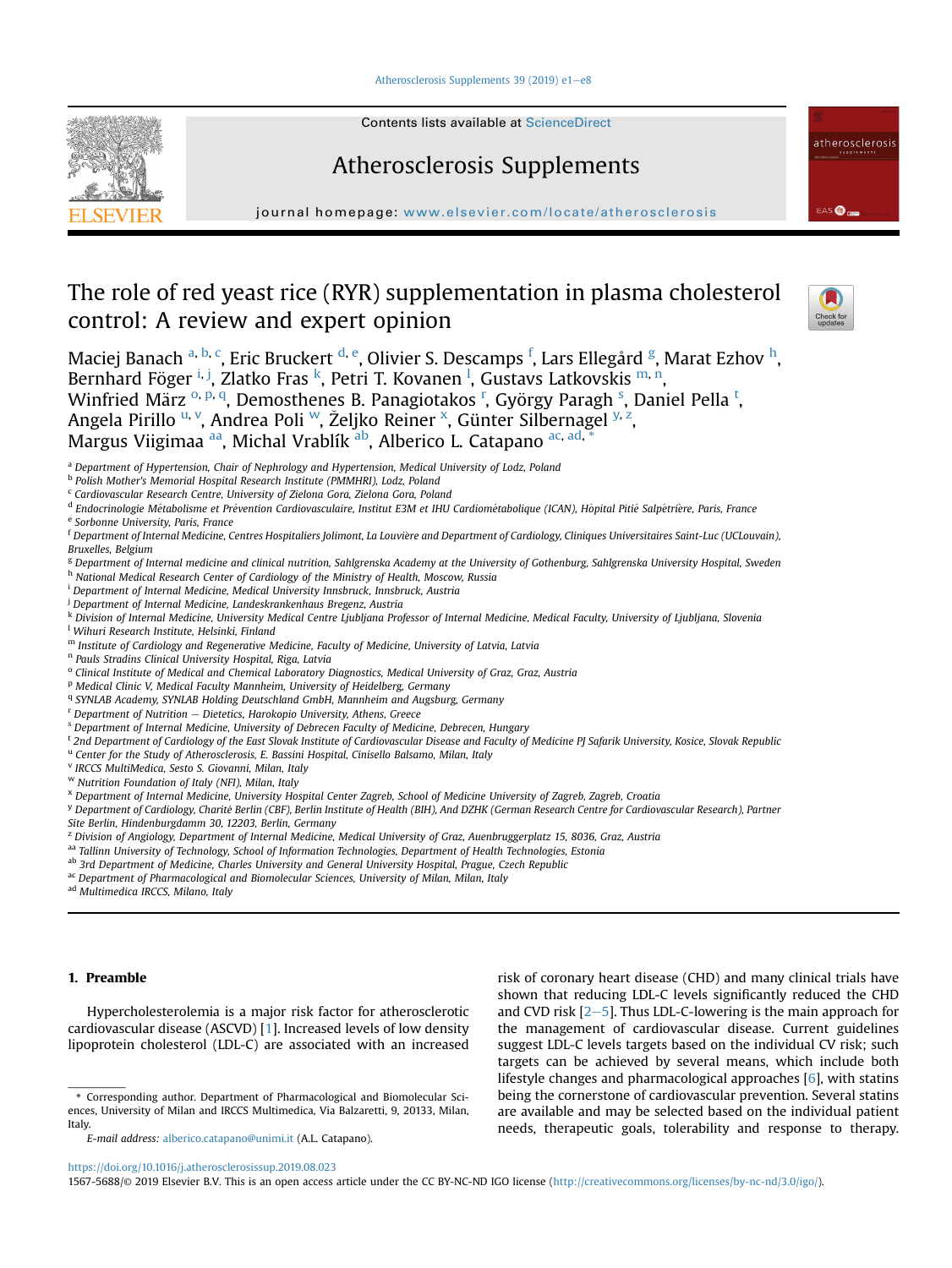However, statin therapy may be not sufficient to reduce significantly the CV risk in high and very-high CV, and especially ultra/ extremely high risk patients [\[7](#page-6-0)], and consequentially there may be an indication to use a statin in combination with other non-statin lipid-lowering drugs, such as ezetimibe, acting through a different mechanism of action. The recently approved hypocholesterolemic drugs, i.e. anti-PCSK9 monoclonal antibodies, have offered the opportunity to further significantly reduce LDL-C levels and cardiovascular events in high CV risk patients already on statin therapy [[4,5\]](#page-6-0). However, they are still not commonly available due to high costs of the therapy and lack of open reimbursement in most of the European countries. Finally adding ezetimibe, with the possibilities of additional  $15-20\%$  LDL-C reduction might be also not enough in those with the highest cardiovascular risk [[8](#page-6-0)]. That is why there is a large unmet need to look for other agents with the potent lipid-lowering properties [[9](#page-6-0)].

A large part of the population is at low-to-moderate CV risk, with LDL-C levels not far from those recommended. These subjects are usually not eligible for lipid-lowering therapies and they are generally advised with lifestyle changes, which may include dietary changes and the addition of lipid-lowering dietary supplements or nutraceuticals, such as phytosterols [[6](#page-6-0)]. Among the latter groups, also red yeast rice (RYR), obtained by the fermentation of common rice with a fungus, has a hypocholesterolemic effect due to the presence of bioactive constituents (monacolins) that inhibit hydroxymethylglutaryl-coenzyme A (HMG-CoA) reductase (Fig. 1). As suggested by current guidelines, nutraceuticals containing purified RYR may be considered in subjects with CV risk not being on the LDL-C goal, but not eligible for statin treatment, or unable to tolerate statins [\[6](#page-6-0)]. It is also important to emphasize that nutraceuticals, including RYR, cannot replace pharmaceutical therapy, as only it is indicated.

Recently, the European Food Safety Authority (EFSA) has critically reviewed the scientific literature regarding the safety of dietary intake of monacolin K  $[10,11]$  $[10,11]$ , raising uncertainties on such topic. The objective of the present expert opinion paper is to discuss all the available clinical data on the use of RYR for human health, and specifically for its cholesterol-lowering activity, to examine both pros and cons, commenting on the potential biases of published papers, and to provide a global and independent opinion on the role of RYR in the control of lipid-associated cardiovascular risk management.

## 2. Introduction

## 2.1. General considerations on RYR and monacolin K

RYR is a nutraceutical produced by the fermentation of white rice with the yeast Monascus purpureus mold and it has been used for centuries in Asian food and medicine. It consists of several bioactive components; among them, monacolins represent the most attractive ones, as they are inhibitors of HMG-CoA reductase (HMG-CoAR), the rate-limiting enzyme of the cholesterol biosynthesis pathway (Fig. 1)  $[12-15]$  $[12-15]$  $[12-15]$  $[12-15]$ . Monacolin K is the most abundant monacolin in RYR, being present both as a lactone and a hydroxy acid forms, at a ratio depending mainly on the pH value; at low pH, the lactone form predominates, whereas at neutral and basic pH conditions the active hydroxy acid form is predominant; the conversion of the lactone into its lipid-lowering active metabolite occurs spontaneously at neutral and basic pH and independently of the gut microbiota [\[16](#page-7-0)]. Cytochrome P450 (CYP450) enzymes and P-glycoprotein are involved in the metabolism of monacolin K, which suggests a potential interaction with drugs that are primarily metabolized through these pathways [[17\]](#page-7-0). Furthermore, monacolin K is structurally identical to lovastatin, and this identity raised questions about the use of a "natural product" containing a molecule, which is identical to a drug. RYR contains additional compounds with potential lipid-lowering properties, including plant sterols, isoflavones and monounsaturated fatty acids, and other ingredients including fatty acids, pigments, and citrinin, a secondary toxic metabolite with the nephrotoxic properties produced during fermentation [\[18](#page-7-0)].



Fig. 1. Chemical structure of monacolin K and its mechanism of action. Monacolin K can be in the form of either lactone (inactive) or hydroxyl acid form (active), depending on the pH value. When in its active form, monacolin K inhibits the endogenous synthesis of cholesterol by inhibiting the activity of hydroxymethylglutaryl-coenzyme A (HMG-CoA) reductase. Monacolin K is structurally identical to lovastatin.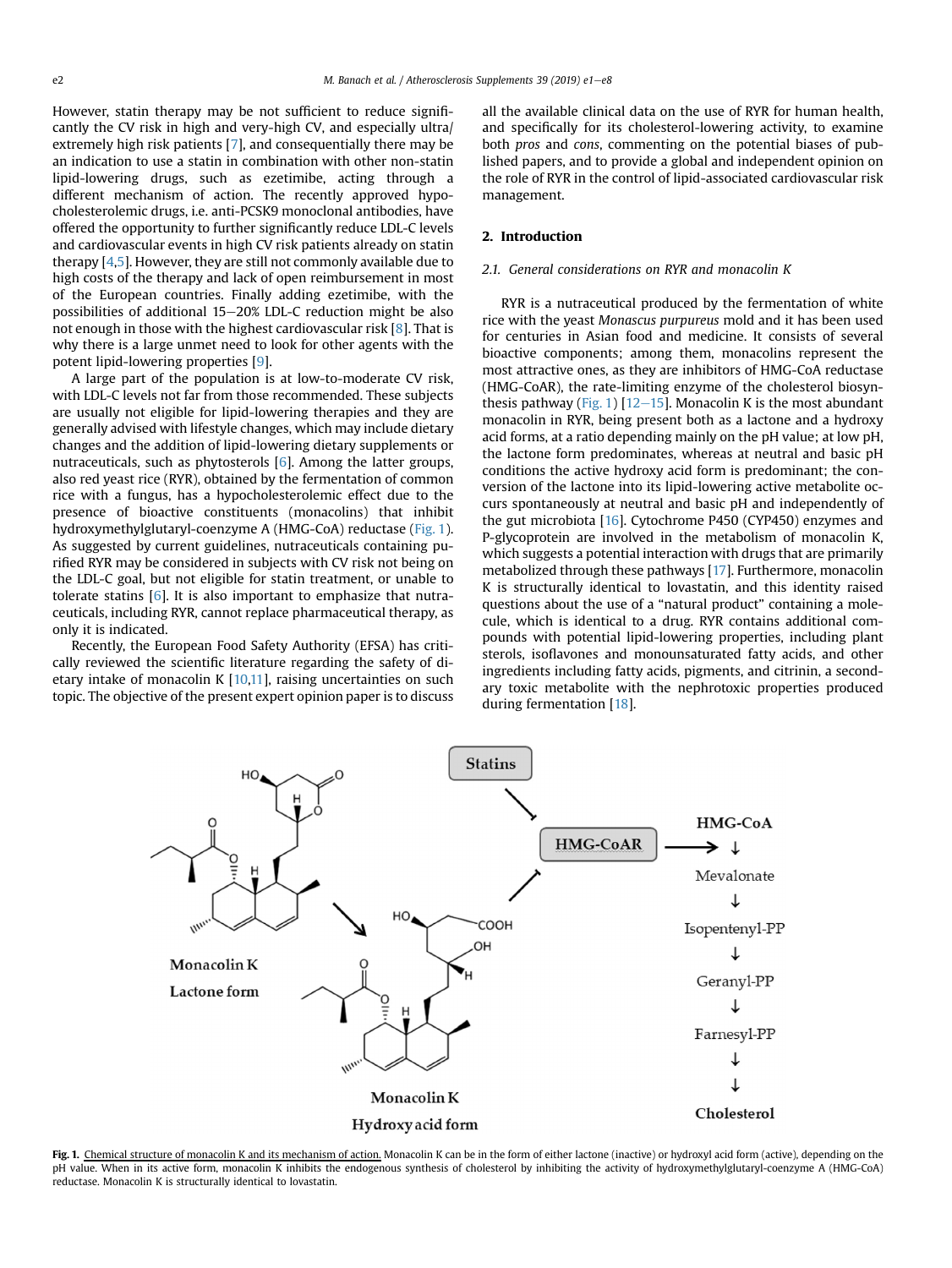Based on human studies showing a significant hypocholesterolemic effect of RYR supplementation, in 2011 the European Food Safety Authority (EFSA) approved a health claim regarding the consumption of RYR as a food supplement containing monacolin K (10 mg) for the maintenance of normal blood LDL-cholesterol levels [\[10](#page-7-0)]. However, due to the identity of monacolin K with lovastatin, the EFSA recently raised safety concerns related to some sideeffects commonly associated with the treatment with statins [[11](#page-7-0)].

# 3. The EFSA Scientific Opinion on RYR: facts and gaps

In 2011, a Scientific Opinion from EFSA Panel on Dietetic Products, Nutrition and Allergies established a causal relationship between the consumption of 10 mg/day monacolin K from RYR and the reduction of blood LDL-C levels [[10](#page-7-0)].

Monacolin K in its lactone form is identical to lovastatin, a hypocholesterolemic drug authorized in the European Union. Both monacolin K and lovastatin are rapidly converted to the bioactive hydroxyl acid form, which is responsible for the inhibitory activity on HMG-CoAR. While this acidic active form is naturally present in RYR (depending on pH), lovastatin is a prodrug and needs to be converted from the lactone form [[19\]](#page-7-0).

It has been shown that the bioavailability of lovastatin may significantly increase when taken with a standard meal. In fact, lovastatin is metabolized through the CYP3A4 isoform, and the administration together with other drugs or food ingredients, which inhibit this enzyme, may expose to higher plasma levels of statins and increase the likelihood to experience drug-related adverse events. Since CYP3A4 is also involved in the metabolism of monacolin, despite of low doses applied, there is also a risk of adverse effects due to interactions with other medicinal products and/or foods.

Monacolin K, in the range  $3-11.4$  mg, dose-dependently reduces LDL-C levels, from  $14.8\%$  to  $26.3\%$   $[20-25]$  $[20-25]$  $[20-25]$  $[20-25]$ . The profile of adverse events of monacolin K is comparable to that of lovastatin at similar doses and therefore relatively safe and well-tolerated. Some case reports have described adverse effects also with the lowest dose of monacolin K, including cases of rhabdomyolysis, hepatitis and skin disorders [\[26\]](#page-7-0), however based on this data, causality between therapy and observed symptoms cannot be confirmed.

In August 2018 another Scientific Opinion on RYR was presented by the EFSA Scientific Panel [\[11\]](#page-7-0). The authors identified several points of uncertainties, including a) the composition, the content and the relative abundance of monacolins (which vary widely among preparations) in food supplements containing RYR; b) the variability of the ratio between monacolin K lactone and hydroxy acid in RYR food supplements; c) the unknown bioactivity of components in RYR other than monacolin K; d) the unfeasibility to evaluate the safety of monacolins in certain groups of consumers (pregnant women, nursing women, breastfed infants); e) the possible interactions of RYR-based supplements with foods or drugs inhibiting CYP3A4; f) the unknown interactions of monacolins with other ingredient present in the supplement. This might result in health risks following RYR consumption, which may be specifically relevant to some vulnerable groups, including pregnant women, people suffering from liver, kidney and muscle disorders, persons aged over 70 years, and children and adolescents [\[11](#page-7-0)].

During clinical trials, several adverse effects associated with the intake of RYR-based products were reported, however they were quantitatively similar to those observed during treatment with lovastatin. In the period 2002–May 2018, 82 cases of adverse effects to RYR were reported to the World Health Organization (WHO) Vigibase; the most common ones were musculoskeletal and connective tissue disorders (39%), general disorders and administration site conditions (32.9%), and gastrointestinal disorders (18%) [\[11\]](#page-7-0). Between April 2002 and September 2015, the Italian Surveillance System of Natural Health Products [\[26\]](#page-7-0) collected 52 reports (3.7 cases/per year) concerning 55 adverse events over 14 years related to the consumption of RYR, three of which were associated with a 3 mg/day dose monacolin K [\[11\]](#page-7-0). Causality was established for 34 (65%; 2.4 cases/per year) out of 52 clinical events. The most frequent adverse events were musculoskeletal and connective tissue disorders, gastrointestinal disorders, hepatobiliary disorders and subcutaneous tissue disorders. In 14 cases (27%), the reaction was fulfilling the criteria for seriousness, including 13 cases that required hospitalisation. The hepatic reactions reported were classified as serious (acute hepatitis) in six out of ten cases. However, sales data of all RYR-containing products were not available, leading to the impossibility of calculating the actual incidence of such adverse events. Adverse events (164 cases) following RYR consumption have been also reported by the US Food and Drug Administration (FDA) through a post-market surveillance system in the period January 2004–September 2017. The most frequent adverse effects involved the musculoskeletal and connective tissues (29.9%-38.4%). Cases of rhabdomyolysis were reported with a relatively high rank of causality. Adverse effects on the gastrointestinal system, skin and subcutaneous system, and the hepatobiliary system were also relatively frequent [[11\]](#page-7-0). The Panel evidenced that the intake of RYR may be associated with other botanicals or other drugs, which may account for possible side effect(s). However, the type of reported side effects (musculoskeletal side effects with increase of creatine phosphokinase [CPK]) occurred after ingestion of monacolin K or lovastatin but not other botanicals [\[11\]](#page-7-0).

Based on these observation and the uncertainties highlighted in this Scientific Opinion, the Panel concluded to be unable to identify a dietary intake of monacolins from RYR not giving rise to concerns about potentially harmful effects to health for the general population, and as appropriate, for vulnerable subgroups of the population [[11](#page-7-0)].

It needs to be emphasized that the above mentioned numbers must be compared with the real number of individuals on RYR preparations therapy; thus the prevalence of RYR-related side effects, especially those defined as serious, is much less than 0.1‰. According to the report of one of the companies that produces RYRbased nutraceuticals, which provided the EFSA significant data of exposure to consumers on food supplements containing 3 mg of monacolin K from RYR, a global incidence of adverse events was estimated as 0.031% on the 1.613.053 exposed consumers; 0.0013% of exposed consumers experienced a serious adverse event, and only 0.0004% were confirmed as serious and only related to the specific food supplement. Moreover, it is worth noting that to date only few cases of rhabdomyolysis have been reported (one of which required hospitalization, while the other was defined by CK increase). In one case, rhabdomyolysis occurred at a daily intake of 3 mg monacolin K in a subject with previous history of rhabdomyolysis related to simvastatin treatment [\[26\]](#page-7-0). The other case of rhabdomyolysis occurred with a daily intake of 19.2 mg monacolin K [[27](#page-7-0)]. A third case of rhabdomyolysis following the administration of a dietary supplement containing monacolin K occurred in a 70 year old woman under polytherapy including rosuvastatin and sertraline; drug interaction seems to explain this case [\[28\]](#page-7-0). Some individuals who experienced less severe muscle disorders following the intake of monacolin K had a previous history of muscle adverse events with statins [\[11](#page-7-0)]. It is well established that several risk factors or pathological conditions may predispose to an adverse reaction to statins (such as family history of muscle disorders, history of CK elevation, vitamin D deficiency, coenzyme Q10 deficiency, extensive physical exercise, renal and hepatic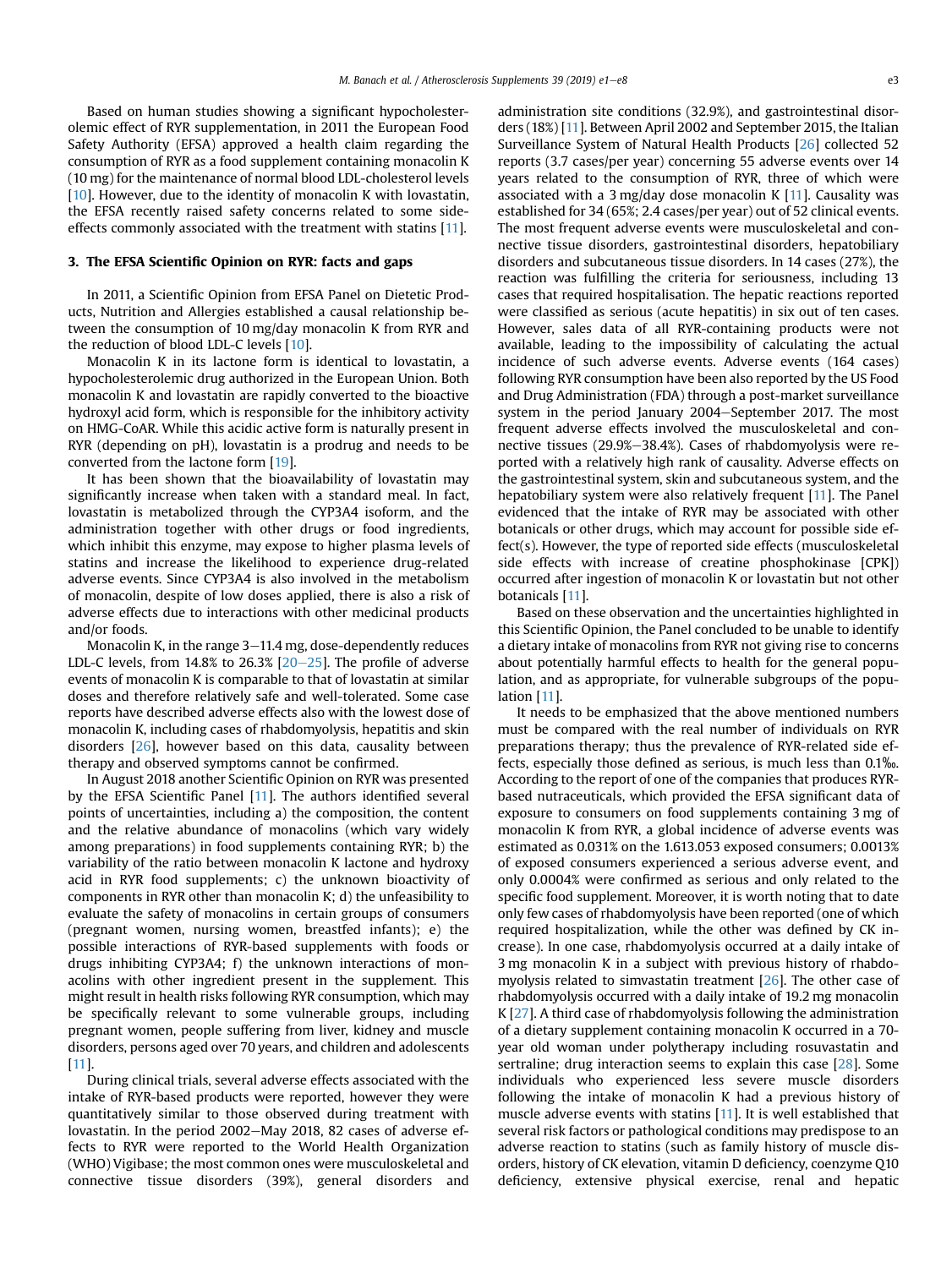impairment, previous history of muscle toxicity with another lipidlowering therapy, untreated hypothyroidism, disorders of calcium homeostasis, alcohol abuse, Asian ethnicity, low body mass index, genetic polymorphisms), and this may also be true for RYR [[29](#page-7-0)]. On the other hand, not all the adverse events described were serious, most of them were reversible, and some subjects had already experienced muscle symptoms with previous statin treatment. This suggests that patients who develop myopathy/myositis or rhabdomyolysis (extremely rarely) have generally other co-morbidities, which may predispose to such events (or drug-to-drug interactions). Finally, many reported cases were without confirmed causality, and for all such cases we need to exclude all the risk factors/conditions that might increase the risk of intolerance, socalled drucebo effect, as well as use all the available tools, including statin-associated muscle symptoms-clinical index (SAMS-CI) with dechallenge and rechallenge to maximally increase the chance for the reliable diagnosis of real RYR-related adverse effects [[30](#page-7-0),[31](#page-7-0)]. We also wish to stress that, despite the chemical identity between monacolin K and lovastatin, the latter is administered as a single active ingredient, whereas monacolin K is only one of the multiple components present in RYR preparations, and also the ratio between the lactone and the hydroxyl acid form varies greatly among different preparations [\[32\]](#page-7-0).

RYR is classified in Europe as a food supplement; it cannot hence claim therapeutic effects  $-$  only drugs can  $-$  and no risk/benefit ratio can be considered. The EFSA Scientific Opinion did not take into account some relevant information, which includes both clinical data (see paragraph below) and data of exposure to consumers on food supplements containing 3 mg of monacolin K.

## 4. Data on the safety and efficacy of RYR

The extract from red yeast Chinese rice known as Xuezhikang (XZK) has been tested in a large multicenter, randomized, double blind, placebo-controlled study conducted in 4870 Chinese patients  $(18-70 \text{ y})$  with a previous documented myocardial infarction (within 60 months prior to randomization) and increased levels of creatine kinase (CK) to evaluate the effects on cardiovascular outcomes [[33](#page-7-0)]. The primary endpoint was the occurrence of a major coronary event (nonfatal myocardial infarction [MI], or coronary death, or cardiac death); secondary endpoints were total CV mortality, total all-cause mortality, coronary revascularization, and changes in lipid plasma levels. Patients enrolled received a twicedaily treatment with XZK 600 mg (300-mg capsule of XZK, corresponding to  $2.5-3.2$  mg monacolin K/capsule) or placebo, with an average follow-up of 4.5 years. Mean LDL-C level at baseline was 129 mg/dL. Patients who received XZK showed a significant 17.6% LDL-C level reduction compared with placebo ( $p < 0.001$ ), and this reduction was maintained throughout the study (Table 1). Overall, the lipid profile of patients treated with XZK was significantly improved (reduction of triglycerides and increase in HDL-C levels) (Table 1) [[33\]](#page-7-0). Patients treated with XZK had significant decreases in the incidence rates of cardiovascular outcomes, including nonfatal MI (risk reduction [RR] 0.38,  $p < 0.0001$ ), coronary mortality (RR 0.69,  $p = 0.005$ ), coronary revascularization (RR 0.64,  $p = 0.004$ ), CV mortality, (RR 0.70,  $p = 0.005$ ) (Table 1). Moreover, XZK significantly reduced total mortality (RR 0.67,  $p = 0.0003$ ) and cancer mortality (RR 0.44,  $p = 0.014$ ) (Table 1). This study did not report treatment-related serious adverse events; discontinuation rates and adverse events were similar between the two groups [[33](#page-7-0)]. It is worth noting that this is the only clinical outcome trial on RYR and that the high beneficial effect of XZK might also depend on the activities of non-statin components.

Since then, a large number of clinical studies has evaluated the lipid-lowering efficacy and safety of RYR and monacolin K. A meta-

#### Table 1

Effect of XZK, an extract from RYR, on lipid profile and coronary events in a population with previous MI.

| Plasma lipids              | % change (XZK vs placebo)        | p value  |
|----------------------------|----------------------------------|----------|
| Total cholesterol          | $-10.9%$                         | < 0.001  |
| LDL-C                      | $-17.6%$                         | < 0.001  |
| $HDL-C$                    | $+4.2%$                          | < 0.001  |
| Non-HDL-C                  | $-16.6%$                         | < 0.0001 |
| TG.                        | $-15.2%$                         | < 0.001  |
| <b>Events</b>              | risk reduction with XZK (95% CI) | p value  |
|                            |                                  |          |
| Nonfatal MI                | $0.38(0.27 - 0.54)$              | < 0.0001 |
| Coronary disease mortality | $0.69(0.52 - 0.88)$              | 0.005    |
| Fatal MI                   | $0.67(0.38 - 1.20)$              | 0.19     |
| Fatal stroke               | $0.91(0.42 - 1.99)$              | 0.85     |
| Coronary revascularization | $0.64(0.47 - 0.86)$              | 0.004    |
| CV mortality               | $0.70(0.54 - 0.89)$              | 0.005    |
| Cancer mortality           | $0.44(0.23 - 0.84)$              | 0.014    |

LDL-C: low density lipoprotein cholesterol; HDL-C: high density lipoprotein cholesterol; TG: triglycerides; MI: myocardial infarction; CV: cardiovascular. Adapted from Lu Z. et al., Am J Cardiol, 2008; 101:1689-1693 [\[33\]](#page-7-0).

analysis of 20 RCTs with 6653 participants (follow-up between 2 months and 3.5 years) in which RYR with a known content of monacolin K (dose varying from 4.8 to 24 mg per day) was compared with placebo or a statin showed that RYR supplemen $t$ ation reduced LDL-C levels compared with placebo  $(-1.02 \text{ mmol})$  $L$  –39 mg/dL); when compared to statin therapy (pravastatin 40 mg, simvastatin 10 mg, or lovastatin 20 mg) there was no difference between the interventions [\[34\]](#page-7-0); the incidence of liver and kidney adverse events was similar in all groups, as it was the incidence of muscle symptoms [\[34\]](#page-7-0). The most recent, hitherto the largest available meta-analysis on the safety of monacolin K analyzed 53 randomized controlled trials including 8535 subjects [[35](#page-7-0)]. Monacolin K administration was not associated with an increased risk of muscle adverse events (odds ratio  $[OR] = 0.94, 95\%$ confidence interval [CI] 0.53, 1.65) or serious adverse events (OR 0.54, 95%CI 0.46, 0.64), and a significant reduction in the risk of non-muscle-related adverse events was observed (OR 0.59, 95%CI 0.50, 0.69) [[35](#page-7-0)]. We should also acknowledge a recent case of acute hepatitis 6 weeks after starting a RYR supplement and resolved after stopping the supplement [[36](#page-7-0)].

## 5. Which patients/subjects might benefit the most from RYR?

Statins are the most commonly prescribed drugs for the treatment of hypercholesterolemia and CV risk reduction; a large number of clinical trials have indicated a high efficacy in reducing LDL-C levels and the risk of cardiovascular events. However, individuals with moderate dyslipidemia and low CV risk are not deemed for statin therapy by current guidelines and they are usually advised with lifestyle intervention [[6\]](#page-6-0). Furthermore, some hypercholesterolemic patients may experience statin intolerance, which significantly reduces the adherence to therapy, limits an effective treatment and increases their CV risk [\[37](#page-7-0)]. Furthermore, for patients unwilling to take statins and/or other lipid-lowering drugs even when clearly indicated and recommended by their physicians, RYR might be a reasonable alternative compared to other food supplements.

We must bear in mind that patients with confirmed complete statin intolerance should not be given RYR as it contains a statin. However, a real statin intolerance affects only  $3-5%$  of patients and only very few  $\left($  <1%) develop serious side-effects such as myopathy, myositis or rhabdomyolysis (1.6 per 100,000 person-years) [[29](#page-7-0)]. For most (even 95%) of those who experienced statin-associated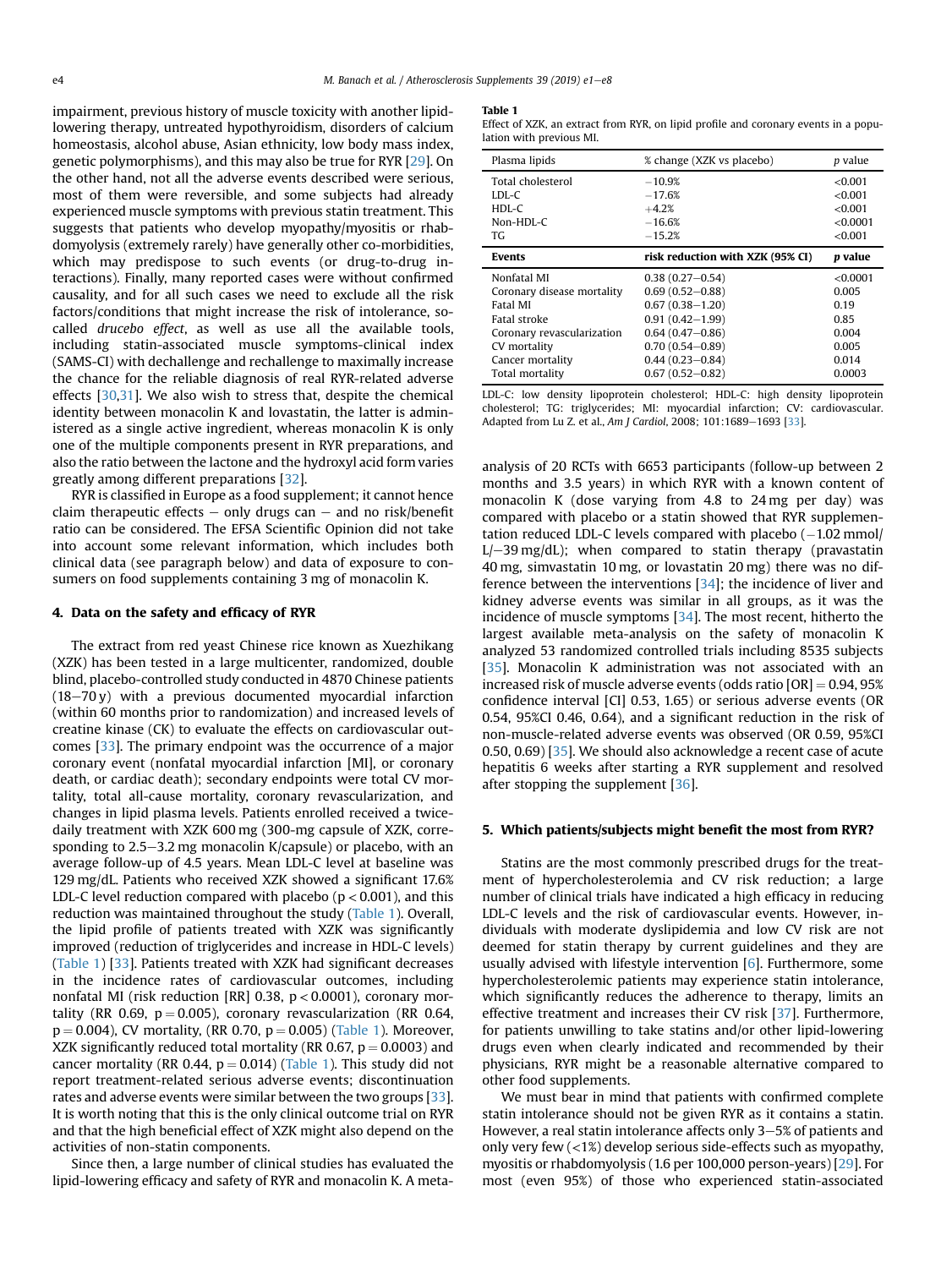muscle symptoms (SAMS) it is still possible to use statins by modifying the dose and type of statin, apply alternate-day statin therapy, or alternatively a non-statin dug or specific nutraceuticals with lipid-lowering properties can be considered [[38](#page-7-0)]. RYR was shown to reduce LDL-C levels by  $20-30\%$  in patients with SAMS (even by 40% with ezetimibe), with a low discontinuation rate due to recurrence of SAMS  $(2-7%)$  [[39](#page-7-0)]. Since most patients have a higher probability to report adverse events than healthy subjects of the general population, a rigorous clinical assessment of statin intolerance is mandatory and must take into account the possible statin-use unrelated factors that may predispose to muscle symptoms [[39](#page-7-0)].

Subjects in primary prevention with low-to-moderate hypercholesterolemia (defined as LDL-C levels mildly above the optimal level, related to the individual CV risk), and thus still without clear indications for statin therapy, as well as those with the indications however with the high risk of new onset diabetes (NODM), may be eligible for RYR use in order to reduce their LDL-C levels and CV risk. Is RYR advisable also for subjects/patients who are not willing to take a statin? We must underline that nutraceuticals, including RYR, cannot replace statin/pharmacological therapy, but may be used as add-on to non-statin lipid-lowering agents such as ezetimibe to help achieving treatment targets; thus for such patients who are unwilling to take statins they might be an important option of treatment [\[38\]](#page-7-0).

# 6. Major critical points

Nutraceuticals do not require medical prescription and are freely available (although we should acknowledge that low-dose statins, i.e. simvastatin 10 mg, can be also obtained without prescription in some countries), which may give rise to some concerns. Subjects who take RYR may be grouped into 2 categories:

- Individuals who freely buy and take RYR supplements containing monacolin K: producers should label the product with a clear indication stating that "before taking RYR it is recommended to consult your doctor, especially if taking any other drug or food supplement". Cannot be mandatory, but patients should inform their physician about the use of RYR for two main reasons: 1) possible interaction with food or other drugs, 2) to report potential adverse events (which may help the phytovigilance/ nutrivigilance). This aspect is of special relevance when taking a product such as RYR, which can be endowed with a pharmacological effect.
- Subjects who come to the attention of the physician but are not willing to take a statin. In any case, physicians must recommend the use of a statin to lower LDL-C levels. Our recommendation is that only subjects with low CV risk, without overt characteristics of eligibility for statin therapy, or having conditions/risk factors that may predispose to an increased risk of statin-associated SAMS, may be advised to use RYR, and physicians should discuss with the patients the possible benefit as well as adverse events associated with RYR use.

Another major critical point is the assurance of a high quality of RYR containing products. To avoid the use of low quality products, companies must declare the product content (list all substances [and their doses] present in the nutraceutical), and guarantee the absence of specific harmful component (list of what must not be present at all or at least above certain levels). Citrinin is a nephrotoxic and hepatotoxic mycotoxin produced during the fermentation of rice with Monascus, and may be present as a contaminant in RYR preparations; an EU legal limit has been established at  $2000 \mu g/kg$ , but a recent report found that this limit was exceeded

in some samples among those examined [[40](#page-7-0)]. This finding suggests the need of improved standardization of RYR products as well as product labelling. This Expert Panel strongly recommends using only citrinin-free RYR preparations.

In EU countries, between 2012 and 2018, 40 products have been identified as clearly stating the content of monacolin K, with recommended daily intakes ranging from 2 to 48 mg; however, for most of them, the recommended maximal intake was 10 mg, according to the 2011 indication by EFSA. Only 8 out of 40 products contained exclusively RYR preparation, whereas the others contained several additional ingredients, which may contribute to the hypocholesterolemic effect of RYR by acting via different mechanisms of action. The combination of nutraceuticals allows achieving LDL-C reductions by using lower doses of each component, and thus reduces the likelihood of adverse events related to a single component. Such products should be recommended due to their higher efficacy and safety (in comparison to those with single component at higher doses) [\[38,41\]](#page-7-0).

#### 6.1. Expert opinion

- From available data there is no clinical evidence of a higher incidence of side effects with RYR up to 10 mg/d than with lovastatin at the same dose. With drugs we accept to have adverse events, but nutraceuticals are not drugs; thus the question rises what matters more, safety or benefit? Benefit is important and needs to be balanced against safety; in the case of RYR safety issues need to be coped with by sincere education/ detailed information on the packages.
- We must consider the overall benefit of RYR for the general population. Taking RYR would shift cholesterol levels to lower and add CV benefit, independently of starting cholesterol level [\(Fig. 2](#page-5-0)). Mendelian randomization studies and clinical studies indicate that this is clinically beneficial [[42](#page-7-0)].
- Absolute benefit is related to the risk of the subjects. In the general population in primary prevention the relative risk reduction may be the same as high-risk population, but the absolute risk reduction is obviously lower. The absolute number of prevented events, however, may be quite relevant, because most events occur in the large low and intermediate risk population; thus, a reduction of the mean level of LDL-C will shift the whole distribution of exposure in a favourable direction [\(Fig. 2\)](#page-5-0). In this context, RYR might represent a valuable tool with a considerable impact at the population level. It is intuitive that the adherence to RYR supplement intake is crucial to achieve the LDL-C-lowering effect, and the prescribing physician should make aware the subject that treatment will need to be followed for years, and potentially life long.
- The clinical cardiovascular benefit derives essentially from LDL-C reduction, independently of how such a reduction is achieved. However, we must emphasize that it is crucial to reduce LDL-C safely, even when the approach is by means of nutraceuticals.
- Data on the exposure to RYR (used in a combination nutraceutical, post-marketing surveillance data) have not been taken into account in the EFSA Opinion. In our view, EFSA should consider these data.
- Nutrivigilance should be applied on every commercial nutraceutical; this will allow to monitor the effects of additional components present in one RYR preparation but not in others (and will avoid the "dilution" of the effect when an overall nutrivigilance is performed on similar products). To implement the post-marketing vigilance, we may suggest that producers provide information on internet portals for side effect monitoring with the package inserts; this might be on a voluntary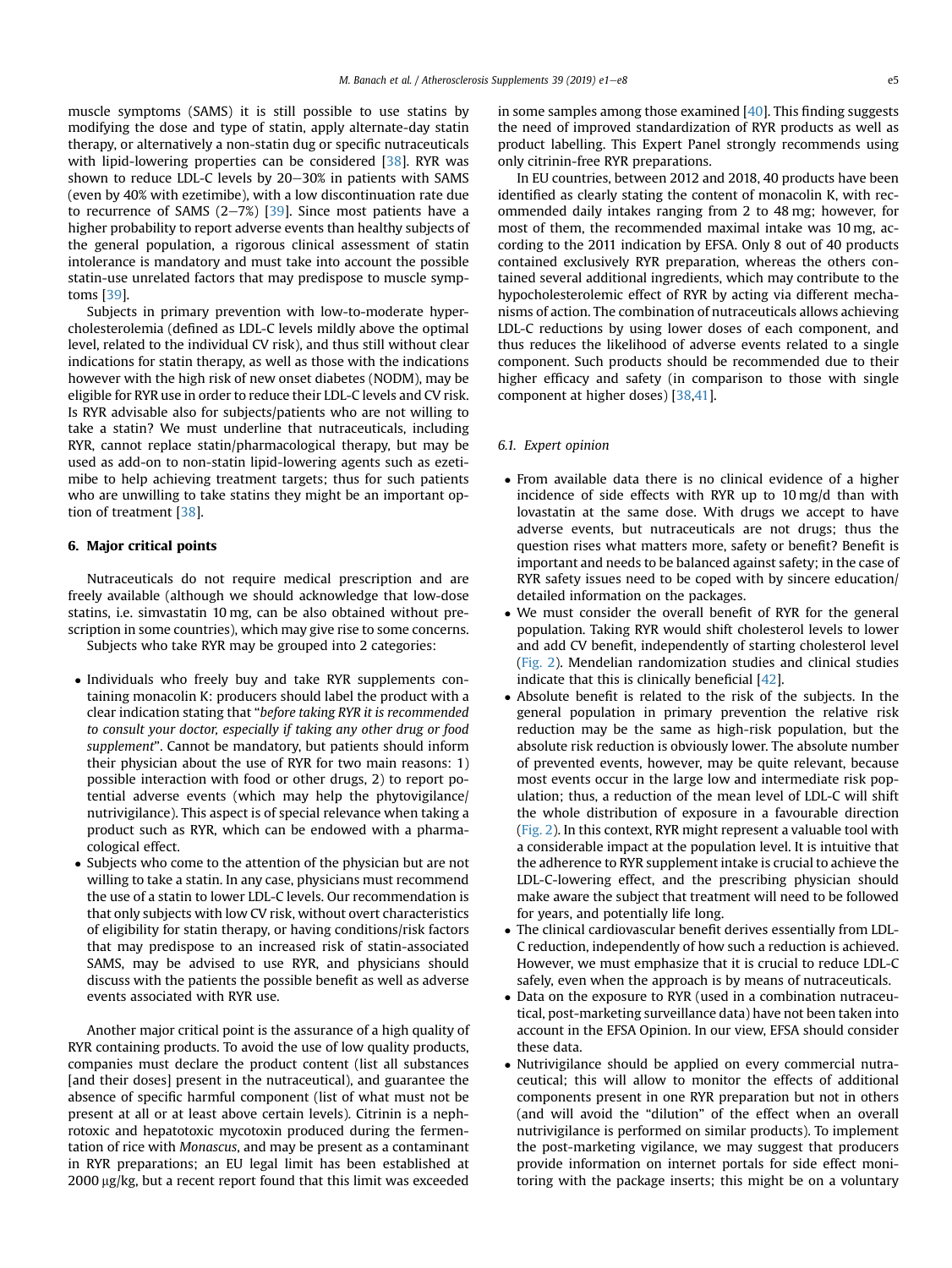<span id="page-5-0"></span>

Fig. 2. A large number of subjects at low risk may translate into a higher absolute number of events than the small number of patients at high risk. Reducing the mean LDL-C level of the whole population would result in a global risk reduction (population approach); the risk reduction approach, aimed at moving high risk patients into normal range, is obtained by appropriate interventions at the individual level.

basis of the producers, with all the limits that this can imply, or better defined with formal regulations by the authorities.

- Available data suggest that the use of RYR is not associated with a higher risk of adverse side effects than the use of statins. This would raise the question on the possible indications of RYR in subjects still without clear indications for statin therapy or those with indications but having essentially higher risk of statinrelated side effects (NODM, obesity, carbohydrates disturbances, SAMS) [[43](#page-7-0)].
- Should individuals be informed on what monacolin K is? This is a point that requires consideration. This expert panel agrees that the patient should be informed of the content of the product, and the fact that it contains a "natural statin". In our opinion the right to be informed overcomes the fact that some subjects may not be willing to take a product with this composition; especially for people who are not willing to take statin, as well as those with the drucebo effect, the physician can address the question of whether giving the patient the information that RYR contains a natural statin might significantly reduce the adherence and compliance.
- Could the recent EFSA Scientific Opinion result in the ban of selling RYR in the EU? What might be the consequences of this banning? Mendelian randomization studies have suggested that reducing LDL-C levels independent of the approach used results in the reduction of CV risk and that lowering the plasma LDL-C level earlier than is currently recommended, if maintained over time, may result in proportionally greater reductions in the lifetime CV risk than that suggested by short-term randomized trials [\[1](#page-6-0)]. Patients with elevated LDL-C levels, who are not eligible for statin therapy in view of their global CV risk, likely benefit from the use of RYR, due to its cholesterol-lowering properties, allowing them to reduce their LDL-C levels and CV risk [\[6\]](#page-6-0). As stated above, this may lead to preventing a large number of cardiovascular events, which occur within the lowto-intermediate risk population. Another group are those with very high risk not willing to use statins/at the risk of statin intolerance/non-adherent to statin therapy. For such patients we need to reduce LDL-C, as they are at the highest risk of CVD events [\[44\]](#page-7-0). The banning of RYR might result in an overall increase of cardiovascular event incidence in a wide population

range. It is also worth noting, on the other hand, that RYRcontaining products may be bought online or at black market, which may result in an increased dissemination of low-quality products and, as a consequence, a higher risk of adverse events.

 RYR may thus be considered to reduce the overall CV risk in the general population; however, producer companies must be asked to provide unequivocal, up to date, and clear information on their products to prevent the use of low quality products.

# 7. Conclusions

This Expert Panel believes that RYR-based food supplements and nutraceuticals may play a role in reducing the global burden of CV disease. An increased quality of food supplements and nutraceuticals is an essential requirement to ensure safety of the product and the protection of consumers. A post-marketing surveillance must be mandatory for food supplements and nutraceuticals as it is for drugs; this will also help to collect data on long-term safety. Monacolin K at 3 mg/day appears to essentially and safely reduce LDL-C levels. (See Box 1, Box 2, Box 3)

#### Box 1

Recommendations to the Companies to improve the use of RYR

- Provide clear information on the quantity of monacolin K
- Inform clearly on restriction of use (especially pregnant women) and risk
- Inform on interactions (other drugs or foods)
- Provide quality control data

# Box 2

Missing scientific data

- Further specific trials in statin intolerant patients
- Studies to assess long-term compliance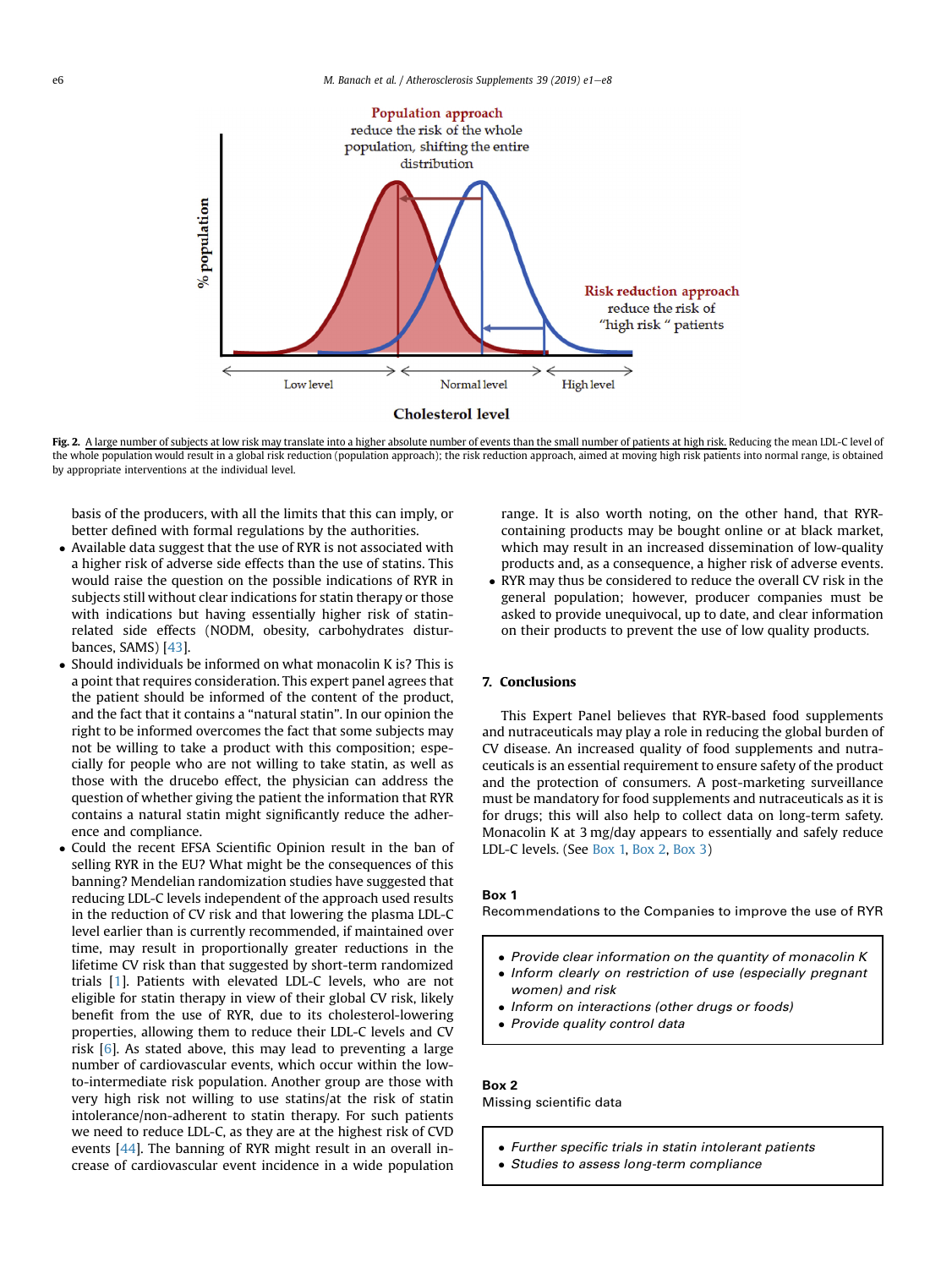# <span id="page-6-0"></span>Box 3

Recommendations to the doctor when prescribing RYR

- Clarify the indication of prescribing drugs or nutraceuticals containing statin in your patient. Does your patient have sufficiently high cardiovascular risk?
- In case of reluctance of your patient to take classical statins, clarify the exact reason: (1) adverse effect (intolerant patient), (2) specific worries about the chemical nature of a drug (the patients prefer natural medicine) or (3) worries about the statin administration in general.
- Based on this clarification, in cases 1 and 3, you should inform your patients on the presence of a monacolin K  $($  = natural lovastatin) and its dose in the product.
- In any cases of prescription of product containing monacolin K, be careful about contraindications, advise regarding potential interactions and side effects (only if the patient accepts to be informed on this), and monitor lipid reduction and biological side effects (liver and muscles).

## Conflicts of interest

M. Banach has received research grant(s)/support from Sanofi and Valeant, and has served as a consultant for Akcea, Amgen, KRKA, MSD, Mylan, Polfarmex, Polpharma, Sanofi-Aventis, Servier, Esperion, and Resverlogix; E. Bruckert reports grants from Amgen, and personal fees from Aegerion, Genfit, MSD, Sanofi/Regeneron Pharmaceuticals Inc, AstraZeneca, Unilever, Servier and AKCEA; O. Descamps reports that his institution (Centres Hospitaliers Jolimont) received grants for his research and payment for him conducting clinical trials from Amgen, Sanofi, AstraZeneca, MSD. He received personally consulting fees and/or honoraria for delivering lectures for Amgen, Sanofi, AstraZeneca, MSD, Servier, Eurogenerics and Mylan; L. Ellegård L.E. reports no conflicts of interest; M. Ezhov reports lecture fees from Amgen, AstraZeneca, Berlin Chemie, Egis, KRKA, NovoNordisk, Pfizer, Recordati, and Sanofi; and consultant fees from Amgen, NovoNordisk, and Sanofi; B. Föger B. Föger reports personal fees and grants from Amgen, Böhringer Ingelheim, MEDA, MSD, Sanofi, and Sanova; Z. Fras; P. Kovanen reports personal fees as Company consultant and/or speaker for Aegerion, Amgen, Medaffcon, Raisio, Sanofi/Regeneron; G. Latkovskis reports grants, personal fees or non-financial support from Abbott Laboratories, Amgen, Astra-Zeneca, Bayer, Berlin-Chemie/Menarini, Boehringer Ingelheim, GlaxoSmithKline, KRKA, Mylan, Novartis, Novo Nordisk, Pfizer, Roche Diagnostics, Sanofi-Aventis, Servier, Siemens Healthcare, Zentiva; W. März reports grants and personal fees from Abbott Diagnostics, Aegerion Pharmaceuticals, Akcea Therapeutics, Alexion Pharmaceuticals, AMGEN, BASF, Berlin-Chemie, Numares AG, Sanofi, and grants from Astrazeneca, Bayer Vital GmbH, bestbion dx GmbH, Boehringer Ingelheim Pharma GmbH Co KG, Immundiagnostik GmbH, Merck Chemicals GmbH, MSD Sharp and Dohme GmbH, Novartis Pharma GmbH, Olink Proteomics, Siemens Healthineers, all outside the submitted work. W.M. is employed with SYNLAB Holding Deutschland GmbH; D.B. Panagiotakos reports no conflicts of interest; G. Paragh reports to be a Member of the Professional Advisory Board: Sanofi - Aventis Zrt., AMGEN, MSD Pharma Hungary Kft; D. Pella reports grants and personal fees from AMGEN, Boehringer Ingelheim, Krka, MSD Sharp and Dohme GmbH, Mylan, Pfizer, Sanofi-Aventis, Servier, Pfizer; A. Pirillo reports no conflict of interest; A. Poli reports to be Chairman of NFI - Nutrition Foundation of Italy, a non-profit organization partially supported by 19 food and beverage companies, some of which market food or food supplements active on plasma cholesterol levels; Ž. Reiner has received honoraria from Sanofi Aventis but there are no disclosures regarding this article; G. Silbernagel reports grants and personal fees from Sanofi, grants and personal fees from Amgen, grants from Numares, and grants and personal fees from Bayer, outside the submitted work; M Viigimaa reports grants from Amgen, and lecture honoraria from AstraZeneca, Boehringer Ingelheim, Novo Nordisk, Servier, Sanofi and Menarini; M. Vrablík reports grants, personal fees or non-financial support from Abbott Laboratories, Amgen, Astra-Zeneca, Boehringer Ingelheim, KRKA, Mylan, Novartis, Novo Nordisk, Pfizer, Sanofi-Aventis, Servier, Zentiva outside of the submitted work; A.L. Catapano reports grants from Sanofi, Regeneron, Merck, Mediolanum, grants from SigmaTau, Menarini, Kowa, Recordati, Eli Lilly, personal fees from Merck, Sanofi, Regeneron, AstraZeneca, Amgen, Sigma Tau, Recordati, Aegerion, Kowa, Menarini, Eli Lilly, Genzyme, outside the submitted work.

#### Acknowledgements

This article was sponsored by the Societa Italiana di Terapia Clinica e Sperimentale - SITeCS. SITeCS wishes to thank Mylan for providing an unrestricted educational grant to support the scientific consensus meeting. The grant was used in part for the publication of the present supplement. Mylan had no interference in the organization and scientific output of the meeting and had no involvement in this publication.

### References

- [1] [Ference BA, Ginsberg HN, Graham I, Ray KK, Packard CJ, Bruckert E, Hegele RA,](http://refhub.elsevier.com/S1567-5688(19)30046-7/sref1) [Krauss RM, Raal FJ, Schunkert H, Watts GF, Boren J, Fazio S, Horton JD,](http://refhub.elsevier.com/S1567-5688(19)30046-7/sref1) [Masana L, Nicholls SJ, Nordestgaard BG, van de Sluis B, Taskinen MR,](http://refhub.elsevier.com/S1567-5688(19)30046-7/sref1) [Tokgozoglu L, Landmesser U, Laufs U, Wiklund O, Stock JK, Chapman MJ,](http://refhub.elsevier.com/S1567-5688(19)30046-7/sref1) [Catapano AL. Low-density lipoproteins cause atherosclerotic cardiovascular](http://refhub.elsevier.com/S1567-5688(19)30046-7/sref1) [disease. 1. Evidence from genetic, epidemiologic, and clinical studies. A](http://refhub.elsevier.com/S1567-5688(19)30046-7/sref1) [consensus statement from the European Atherosclerosis Society Consensus](http://refhub.elsevier.com/S1567-5688(19)30046-7/sref1) [Panel. Eur Heart J 2017;38\(32\):2459](http://refhub.elsevier.com/S1567-5688(19)30046-7/sref1)-[72.](http://refhub.elsevier.com/S1567-5688(19)30046-7/sref1)
- [2] [Baigent C, Blackwell L, Emberson J, Holland LE, Reith C, Bhala N, Peto R,](http://refhub.elsevier.com/S1567-5688(19)30046-7/sref2) Barnes EH, Keech A, Simes J, Collins R, Efficacy and safety of more intensive [lowering of LDL cholesterol: a meta-analysis of data from 170,000 participants](http://refhub.elsevier.com/S1567-5688(19)30046-7/sref2) in 26 randomised trials. Lancet  $2010:376(9753):1670-81$  $2010:376(9753):1670-81$ .
- [3] [Baigent C, Keech A, Kearney PM, Blackwell L, Buck G, Pollicino C, Kirby A,](http://refhub.elsevier.com/S1567-5688(19)30046-7/sref3) [Sourjina T, Peto R, Collins R, Simes R, Cholesterol Treatment Trialists C. Ef](http://refhub.elsevier.com/S1567-5688(19)30046-7/sref3)fi[cacy and safety of cholesterol-lowering treatment: prospective meta-analysis](http://refhub.elsevier.com/S1567-5688(19)30046-7/sref3) [of data from 90,056 participants in 14 randomised trials of statins. Lancet](http://refhub.elsevier.com/S1567-5688(19)30046-7/sref3) 2005:366(9493):1267-[78](http://refhub.elsevier.com/S1567-5688(19)30046-7/sref3).
- [4] [Sabatine MS, Giugliano RP, Keech AC, Honarpour N, Wiviott SD, Murphy SA,](http://refhub.elsevier.com/S1567-5688(19)30046-7/sref4) [Kuder JF, Wang H, Liu T, Wasserman SM, Sever PS, Pedersen TR, Committee FS.](http://refhub.elsevier.com/S1567-5688(19)30046-7/sref4) [Investigators. Evolocumab and clinical outcomes in patients with cardiovas](http://refhub.elsevier.com/S1567-5688(19)30046-7/sref4)[cular disease. N Engl J Med 2017;376\(18\):1713](http://refhub.elsevier.com/S1567-5688(19)30046-7/sref4)-[22](http://refhub.elsevier.com/S1567-5688(19)30046-7/sref4).
- [5] [Schwartz GG, Steg PG, Szarek M, Bhatt DL, Bittner VA, Diaz R, Edelberg JM,](http://refhub.elsevier.com/S1567-5688(19)30046-7/sref5) [Goodman SG, Hanotin C, Harrington RA, Jukema JW, Lecorps G, Mahaffey KW,](http://refhub.elsevier.com/S1567-5688(19)30046-7/sref5) [Moryusef A, Pordy R, Quintero K, Roe MT, Sasiela WJ, Tamby JF, Tricoci P,](http://refhub.elsevier.com/S1567-5688(19)30046-7/sref5) [White HD, Zeiher AM, Committees OO. Investigators. Alirocumab and car](http://refhub.elsevier.com/S1567-5688(19)30046-7/sref5)[diovascular outcomes after acute coronary syndrome. N Engl J Med](http://refhub.elsevier.com/S1567-5688(19)30046-7/sref5) [2018;379\(22\):2097](http://refhub.elsevier.com/S1567-5688(19)30046-7/sref5)-[107.](http://refhub.elsevier.com/S1567-5688(19)30046-7/sref5)
- [6] [Catapano AL, Graham I, De Backer G, Wiklund O, Chapman MJ, Drexel H,](http://refhub.elsevier.com/S1567-5688(19)30046-7/sref6) [Hoes AW, Jennings CS, Landmesser U, Pedersen TR, Reiner Z, Riccardi G,](http://refhub.elsevier.com/S1567-5688(19)30046-7/sref6) [Taskinen MR, Tokgozoglu L, Verschuren WM, Vlachopoulos C, Wood DA,](http://refhub.elsevier.com/S1567-5688(19)30046-7/sref6) [Zamorano JL. ESC/EAS guidelines for the management of dyslipidaemias: the](http://refhub.elsevier.com/S1567-5688(19)30046-7/sref6) [task force for the management of dyslipidaemias of the european society of](http://refhub.elsevier.com/S1567-5688(19)30046-7/sref6) [cardiology \(ESC\) and european atherosclerosis society \(EAS\)developed with](http://refhub.elsevier.com/S1567-5688(19)30046-7/sref6) [the special contribution of the european assocciation for cardiovascular pre](http://refhub.elsevier.com/S1567-5688(19)30046-7/sref6)[vention](http://refhub.elsevier.com/S1567-5688(19)30046-7/sref6) & rehabilitation (EACPR). Eur Heart J 2016:37(39):2999-[3058. 2016](http://refhub.elsevier.com/S1567-5688(19)30046-7/sref6).
- [7] [Banach M, Penson PE. What have we learned about lipids and cardiovascular](http://refhub.elsevier.com/S1567-5688(19)30046-7/sref7) [risk from PCSK9 inhibitor outcome trials: ODYSSEY and FOURIER? Cardiovasc](http://refhub.elsevier.com/S1567-5688(19)30046-7/sref7) Res 2019:115(3):e26-[31](http://refhub.elsevier.com/S1567-5688(19)30046-7/sref7).
- [8] [Serban MC, Banach M, Mikhailidis DP. Clinical implications of the IMPROVE-IT](http://refhub.elsevier.com/S1567-5688(19)30046-7/sref8) [trial in the light of current and future lipid-lowering treatment options. Expert](http://refhub.elsevier.com/S1567-5688(19)30046-7/sref8) [Opin Pharmacother 2016;17\(3\):369](http://refhub.elsevier.com/S1567-5688(19)30046-7/sref8)-[80.](http://refhub.elsevier.com/S1567-5688(19)30046-7/sref8)
- [9] [Ruscica M, Banach M, Sahebkar A, Corsini A, Sirtori CR. ETC-1002 \(Bempedoic](http://refhub.elsevier.com/S1567-5688(19)30046-7/sref9) [acid\) for the management of hyperlipidemia: from preclinical studies to phase](http://refhub.elsevier.com/S1567-5688(19)30046-7/sref9) [3 trials. Expert Opin Pharmacother 2019;20\(7\):791](http://refhub.elsevier.com/S1567-5688(19)30046-7/sref9)-[803.](http://refhub.elsevier.com/S1567-5688(19)30046-7/sref9)